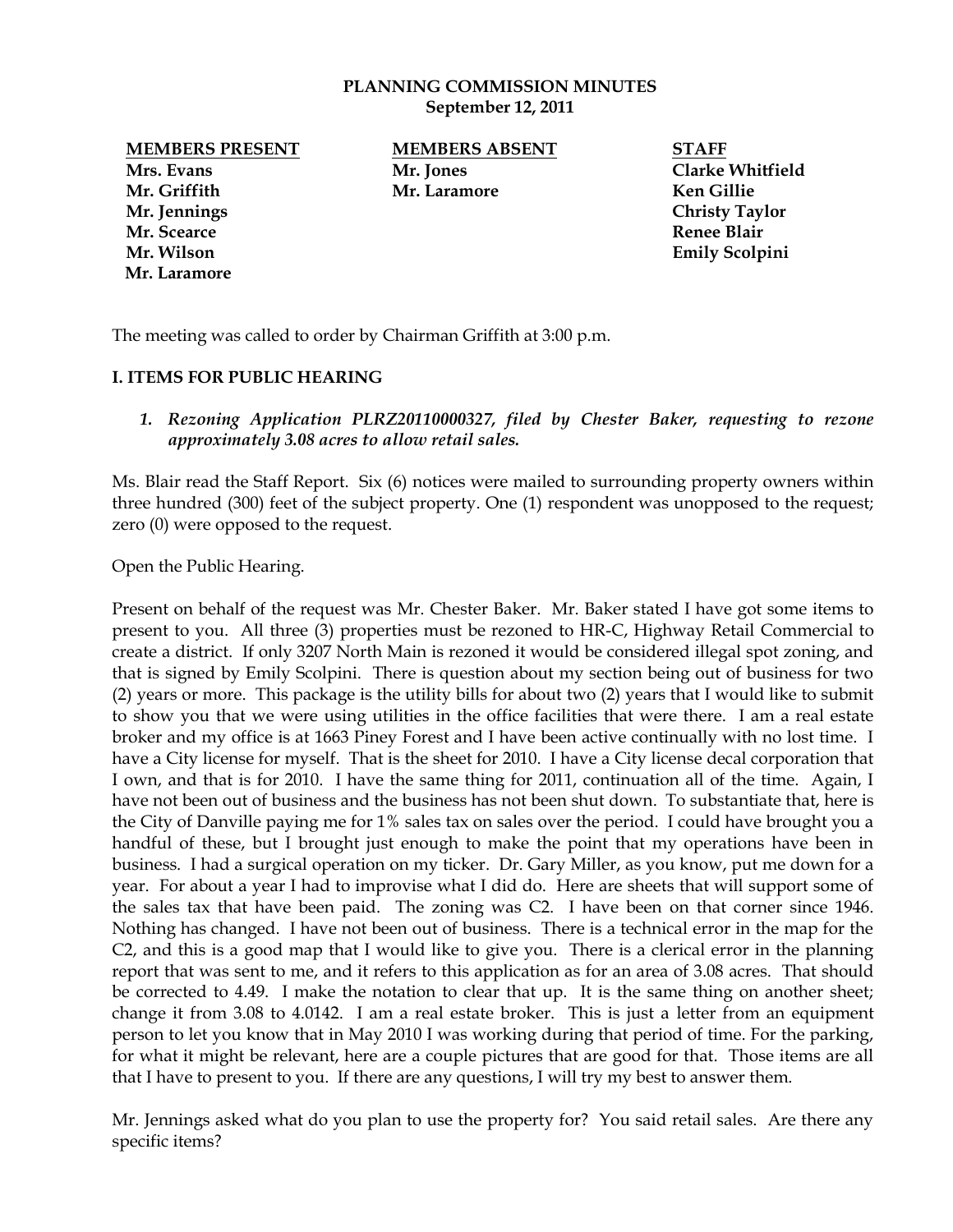Mr. Baker responded I own the property. I own it all. Was that your question?

Mr. Griffith responded I think the question was what are your intentions for the property once it is rezoned?

Mr. Baker responded I did not see the need for the rezoning, but others here suggested it. That little yellow page, from one (1) of your clerks, suggested that it be rezoned. I was content for it to stay as it was on the C2. We are leasing a service station on one (1) of the parcels to Sammy Pierce. The lease has already been completed. He has done everything and is ready to open his business, but there is some question on the zoning.

Mr. Griffith asked so that is why we have the rezoning request then?

Mr. Baker responded yes.

Mr. Wilson asked is it going to be a computer store repair shop? Did I understand that right?

Mr. Baker responded there is a video retail rental store with an enormous amount of movies in all, thirty-five thousand (35,000). We have got some cosmetics to do, and vandalism. When that is completed, it will be reopened. Right now it is closed to the public.

Mr. Wilson stated I am confused. Is it going to be a video store, or a computer store?

Mr. Baker responded it will be a video store same as it is, no changes.

Mr. Scearce stated he refers to it as C2. We know it is zoned Neighborhood Commercial presently, right?

Mr. Gillie responded correct.

Mr. Scearce asked would you elaborate on that, since it has probably been a while since you have seen him?

Mr. Gillie responded Mr. Baker and I see each other quite regularly. The property was zoned C2 prior to the adoption of the new Zoning Ordinance back in 2004. From that point on it has been zoned N-C, Neighborhood Commercial. The City's contention is that the property has been vacant for more than two (2) years and the legal nonconforming status of the property expired. Mr. Baker went before the Board of Zoning Appeals and asked for a variance to continue his legal nonconforming status. The Board denied that variance agreeing with the City that the buildings had been vacant for more than two (2) years. That is why he is asking to rezone the property right now. Staff's opinion is that we cannot recommend straight HR-C because it allows some uses that we do not feel are compatible with the surrounding residential properties in the area, the cemetery across the street, and some other things. We would be willing to work with Mr. Baker if he is willing to table the request. Planning Commission could even table the request. We could come back with a conditional rezoning.

Mrs. Evans stated Mr. Baker, City staff is recommending that they could recommend this approval if you proffer some conditions. Have you worked with the staff about looking at those?

Mr. Baker responded we had an operation that was Northside Tires that was in a portion, one (1) particle of the building; but that was automotive. This corner has been automotive since 1948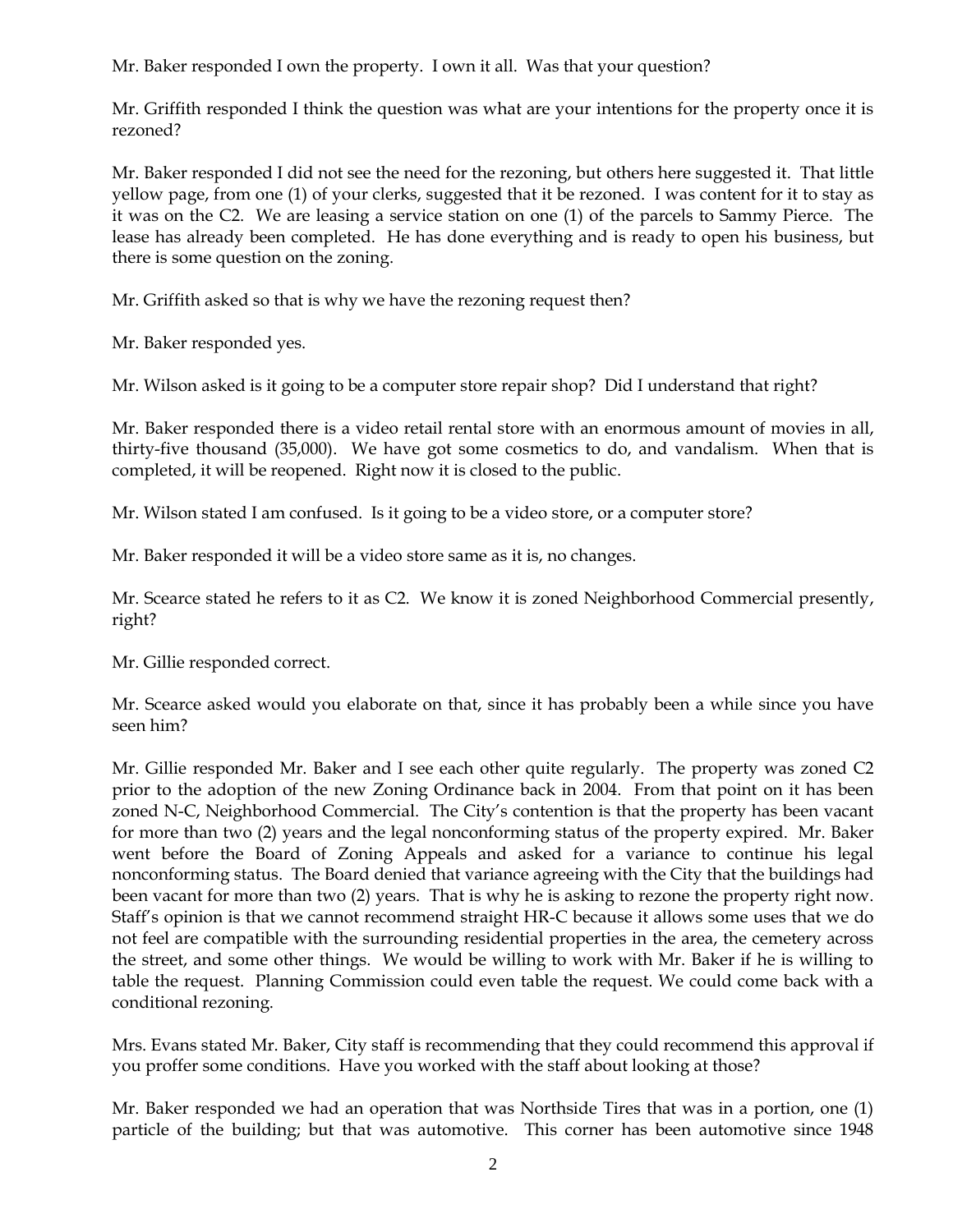continuous in some form. It was either something that I had owned and operated or either I had leased to these people to operate the tire repair shop. That was James Darrell. James Darrell is a fine fellow and he had a good operation. He had sales that were a million and a quarter a year. I know they were a million and a quarter a year, because his rent was based on a percentage of the sales. I know from that what the sales were. James died. His son was in prison. He brought his son in before he died. He did everything he knew to make his son well, to put him in business. It did not work. His name is Frankie Darrell. You may find that name come up some time in the future. He ran through the operation, and it was a failure. Right now with the cosmetics to the building, we will put a compatible business in it, something acceptable. I do not know what it might be. It might be automobiles or it might not be. The change in the zoning I do not think would hurt us. As we get a tenant to go into the building that will be the course we will take. Of course, we are not going to put anything that is not compatible to the location. My office is in four (4) rooms on one (1) end of that building. The office of the tire operation is on the other end. It is all in one (1) solid building. You have some pictures of it.

Mrs. Evans asked if the City gave you a list of some things that could not go in there, and you all struck some of those, would you be agreeable to do that?

Mr. Baker responded I would like to not be restricted, but I would honor it if they issue it.

Mr. Griffith stated I think staff's concern in their recommendation was that there are residential sections nearby; there is a cemetery across the street. The new zoning allows for items, types of businesses that might not be compatible with the rest of the neighborhood. That is one (1) of the reasons they were trying to put a limit, some restrictions on what could or could not go in that location. Would you be willing to meet with them to discuss that, to try and resolve some of those issues before we make a recommendation?

Mr. Baker responded yes.

Mr. Griffith stated we have got three (3) choices. We can approve it, we can deny it, or we can table the motion to give you an opportunity to meet with them to resolve some of these areas, which I think might be the best thing to do.

Mr. Baker stated I would like to request that you approve it as it is. I had, on the application, Sammy Pierce co-sign it, because he is the tenant. That is immediate now. The others will come, and the video store I own, so I could sign for it and I do not intend for anything other than that type of thing.

Mr. Griffith stated I think what we are trying to say is that we need something other than just a blanket approval that would open it up for any type of business that would fall into that category.

Mr. Baker stated if it is restricted to automobile type operations.

Mr. Griffith stated this is something you can meet with staff about and try to work out something that would be compatible and in the best interest of the entire neighborhood. Like I said, we have three (3) choices. We can approve it as it is, we can based on staff's recommendation deny the request, or we can table it to give you an opportunity to meet with them and try to satisfactorily resolve everything to everyone's benefit.

Mr. Baker asked could you approve it now, so Sammy Pierce can go ahead. He is ready to open. He is waiting on this answer. He would open, I suppose tomorrow or pretty close. The building is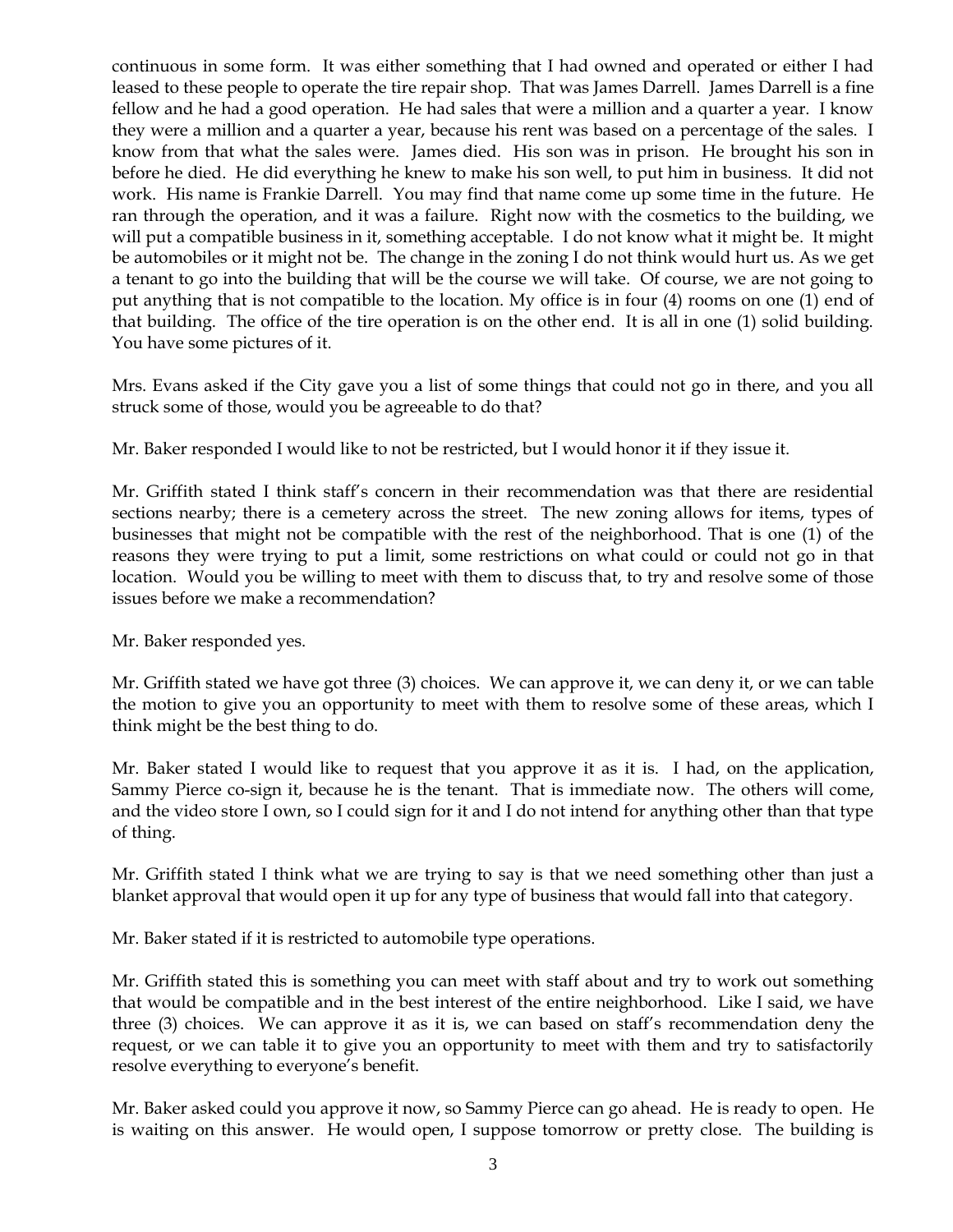complete. He has stocked it. He has shelved it. He has painted it. He has got it fresh and ready. We would like to see him go ahead.

Mr. Griffith responded we have three (3) options. You can make that recommendation to the Board. Even if we approve it, he cannot open tomorrow; because it still has to go to City Council on October 20<sup>th</sup> for their approval. Anything that we do, nothing is going to happen until October 20<sup>th</sup>.

Mr. Baker stated I am trying to make a point.

Mr. Griffith stated I understand.

Mr. Baker stated I cannot do much more than I am doing now: providing some jobs to the community, some help to the people. I do not have a day go by without someone asking how soon they can rent movies again.

Close the Public Hearing.

**Mr. Scearce made a motion to table Rezoning Application PLRZ20110000327. Mr. Jennings seconded the motion. The motion was approved by a 5-0 vote.** 

*2. Code Amendment Application PLCA20110000328 proposing to modify the definition of retail sales to allow for limited retail sales in areas zoned N-C, Neighborhood Commercial.*

Miss Scolpini read the Staff Report.

Open the Public Hearing.

Present on behalf of the request was Ms. Sandra Gibson. Ms. Gibson stated I went before the Board before on this property that Mrs. Blair owns on South Boston Road to open up a variety store. I really have not read a lot of what is actually going on today, but I feel like I need to say something. I am really interested in her property, opening a small store that is also located beside a retail store. It is in the neighborhood there. As far as the neighbors, no one has any objections for me to open there. I have gently used items, new items, and a variety of items. We also have the Flea Market that is in walking distance from the store. All of those types of items are being sold in that neighborhood. I have gone through every step that I could to be able to open this store, but it seems like I keep getting knocked down. The good Lord above keeps telling me to keep going that it is going to work. That is all I have to say. The type of store that I am talking about opening is nothing that will hurt anybody in that neighborhood. It would help people in the neighborhood. I worked for the Salvation Army for several years and lower income people like to shop at thrift type stores; because they cannot afford the higher end stores. The stuff that I have there is gently used stuff and it is stuff that they can afford to purchase. With the economy here in Danville, the less jobs we have the more people are moving out of Danville to go find people that can afford to buy their stuff. I think that you really need to take into consideration the economy here in Danville. I would appreciate it, and I know other people would appreciate it. Thank you.

Mr. Scearce asked where is your property located?

Ms. Gibson responded her property is located on South Boston Road beside the Mt. Hill Mini Market. There is Mountain Hill Road that is right there. It is just a little bitty small building.

Mr. Scearce asked is it in the City or the County?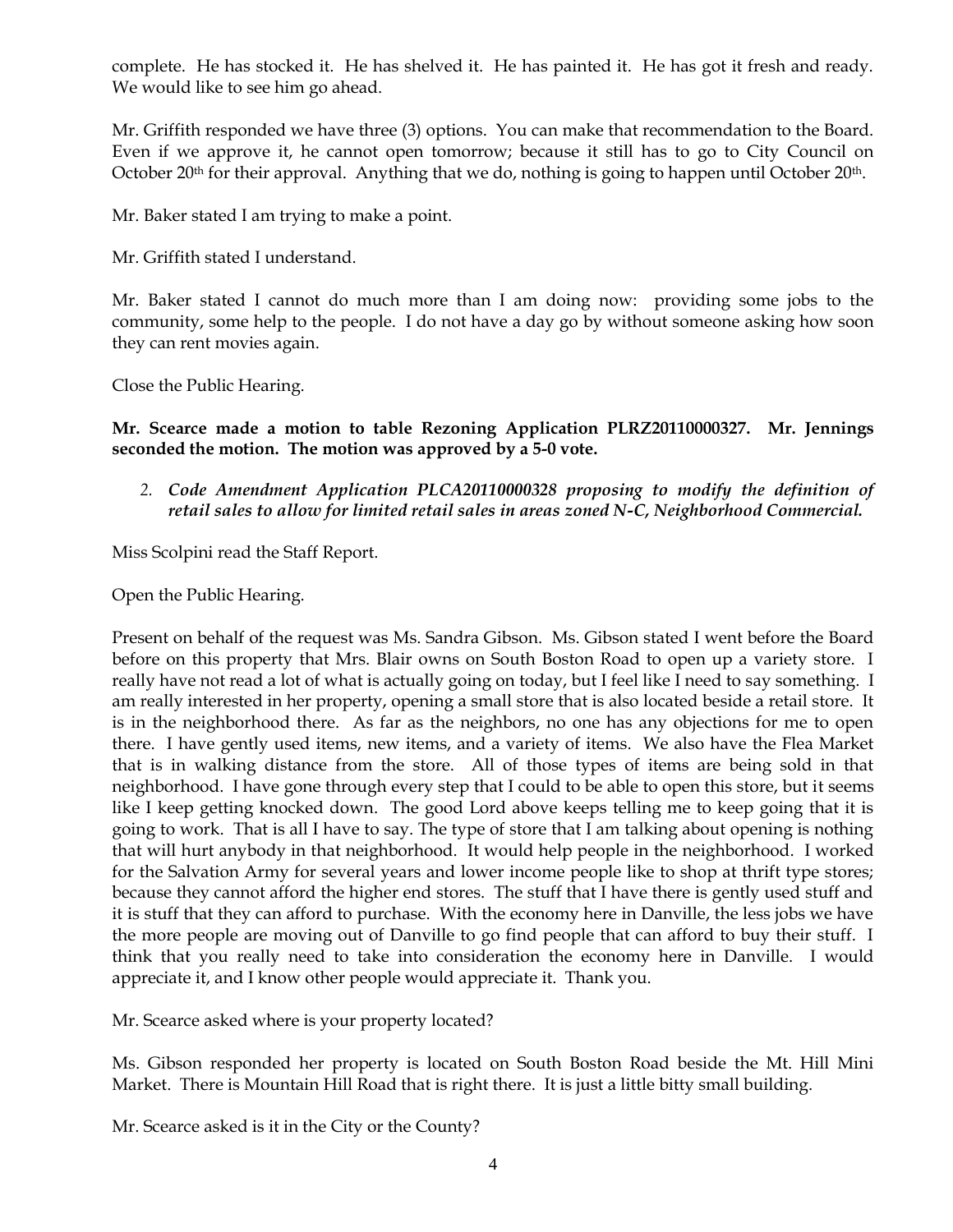Ms. Gibson responded it is in the City.

Mr. Scearce asked do you know what it is zoned as?

Mr. Gillie responded it is zoned N-C. This is the case that came in front of you last month we are asking to possibly change the zoning code to allow for that type of use. At that location, currently it would not be permitted what she is trying to do.

Ms. Gibson stated this is a very small building.

Mr. Scearce stated I know what you are talking about. I am just trying to understand the zoning issues with the property.

Ms. Gibson stated I could go in there and fix it up really cute. It would be a good thing when people go by and see it. It is not going to be anything that is going to be an eyesore. I can promise you that. I just live down the road, so I am one (1) of the neighbors. It would be nice.

Mr. Griffith stated I think this addresses a number of pieces of property around town that have been questions about.

Close the Public Hearing.

Mr. Scearce read the square footage restrictions. Is that put that way in case there are multiple tenants in one (1) building?

Mr. Gillie responded correct. You can have a small center in a Neighborhood Commercial District that has multiple tenants inside it. This is similar to what the old N-C district was, what we used to call C1 many years ago. We do have that same restriction of 3,000 square foot. That would have it as a small facility, hopefully not generating a lot of traffic like a large retail facility would have.

Mr. Scearce asked do you know the square footage of the video store that we were just working with?

Mr. Gillie responded no, I am sorry I do not know the square footage of that off the top of my head.

Mr. Scearce stated I was thinking that if we passed this that would allow him to open his video store as long as the square footage would work. Where do we get 2,000 from if his video store is 4,500? Is there some magic number?

Mr. Gillie responded the video store may be allowed under this. There are some other issues regarding Maintenance Code, some things that would need to be fixed before that video store could open even if this code would be changed.

Mr. Scearce stated I was just thinking that if we passed this, and the square footage met, then he would not have to come back before us.

Mr. Gillie stated if this passes through City Council, and he abides by the square footage, yes that is correct.

Mr. Wilson stated this is a pretty extensive list. I kind of have a concern here. Piney Forest Road is just another hodge podge of variety. Does this increase the chances of just more 'anybody wants to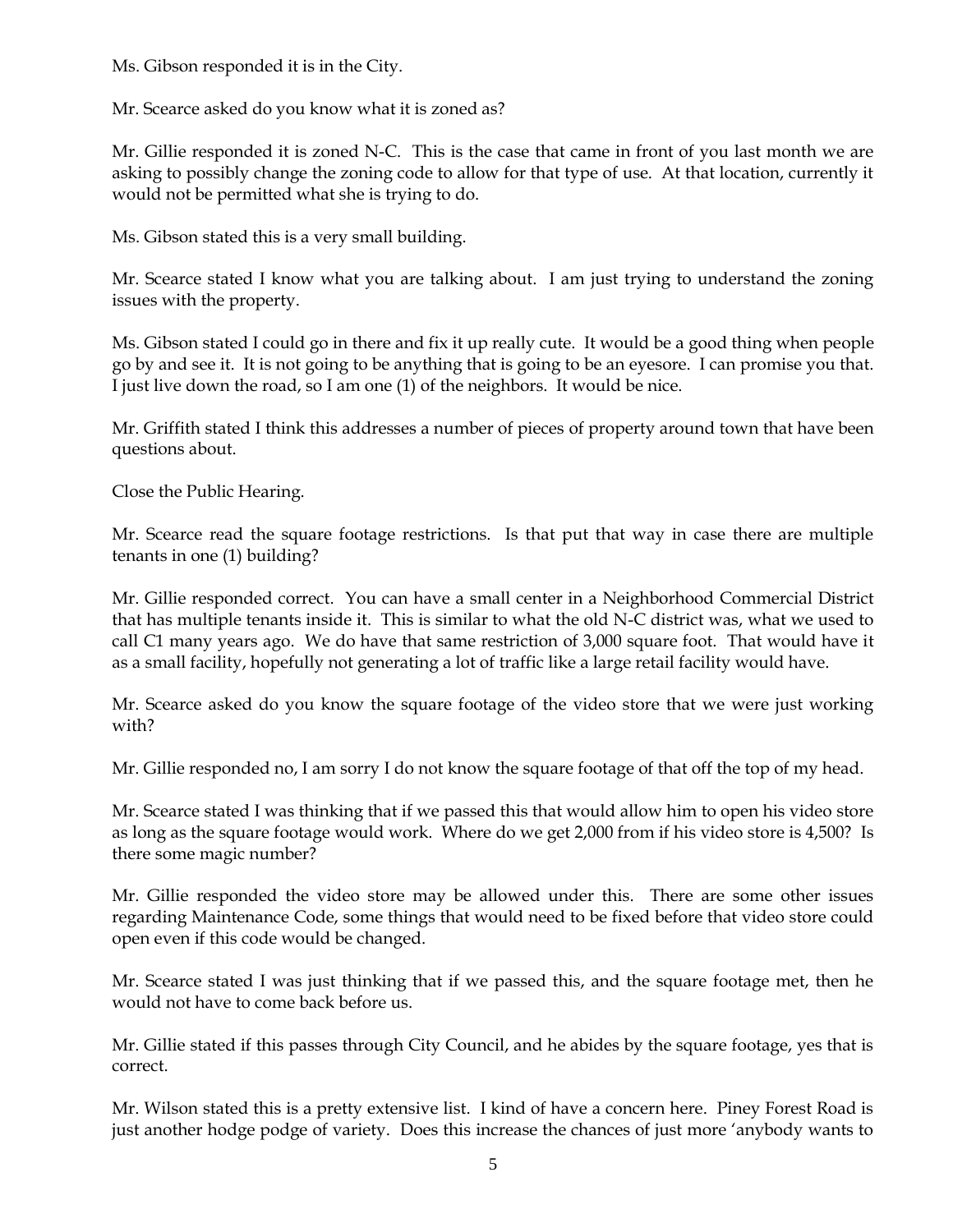put anything in' or is it going to improve the general appearance and way businesses and residential flow up and down the street? Is it going to make it a little bit more uniform or is this just going to allow people to take advantage of it? If that video store does qualify by us doing this, that is a concern to me.

Mr. Gillie responded perspective I guess is the question. The video store if it would comply, we have a couple ways to look at it. The video store right now has some issues with Maintenance Code due to the building being vacant. Maintenance has not been occurring because the building has sat vacant. Is it beneficial to allow someone to occupy a building and maintain it verses to let it sit there and decay? The allowance for retail sales, we have substantial neighborhood commercial, usually they are small strip centers or small individual buildings by neighborhoods. This would provide an additional opportunity for some of those buildings to be occupied. It is something that was allowed in the past. We removed it back in 2004 to try and kind of narrow down the amount of uses. Since that point we have had a lot of continuation of legal nonconforming uses. We have also had folks come in and ask to open the small retail facilities as this lady as asked for. In our feeling, it is not going to be a determent to the neighborhood. It may allow for the re-occupancy of certain buildings that have sat vacant. To be a determent to the neighborhood, we do not feel so. We do not feel that it is going to create a large amount of traffic, because you still have that trigger of how large a facility will be. We had some of the other uses in the continuance of legal nonconforming that were not really using anything. Does it open up to additional things? Yes, there is always the possibility that something could go in there that we did not anticipate. We are trying to weigh the bad verses the good. In this case, we feel that this code change may be a benefit for some of these areas.

Mr. Scearce stated I agree with what staff has said. There is a need to have the ability for some of the property that is available in town zoned Neighborhood Commercial to be able to have retail sales. I am in favor of it.

Mr. Griffith stated I think with the exclusions that were put in here you are not going to have a garage, a service station, or these other items. It will certainly allow for some of these buildings that have been vacant to be re-occupied.

**Mr. Scearce made a motion to approve Code Amendment Application PLCA20110000328 as submitted. Mr. Jennings seconded the motion. The motion was approved by a 5-0 vote.**

## **II. MINUTES**

**Mr. Jennings made a motion to approve the August 8, 2011 minutes. Mrs. Evans seconded the motion. The minutes were approved by a 5-0 vote.**

## **IV. OTHER BUSINESS**

Mr. Gillie stated Council approved the items at the meeting based on the new schedule. They approved the items that we had last time. We do have cases for next month, so we will have a meeting.

Mr. Griffith asked how are we coming on the consultant's report as far as narrowing down the findings on the Land Use Plan?

Mr. Gillie responded we are waiting for the release of the River District Plan, so we can incorporate some of the issues that have come up during the River District Plan into the Comp Plan and then have that ready for you.